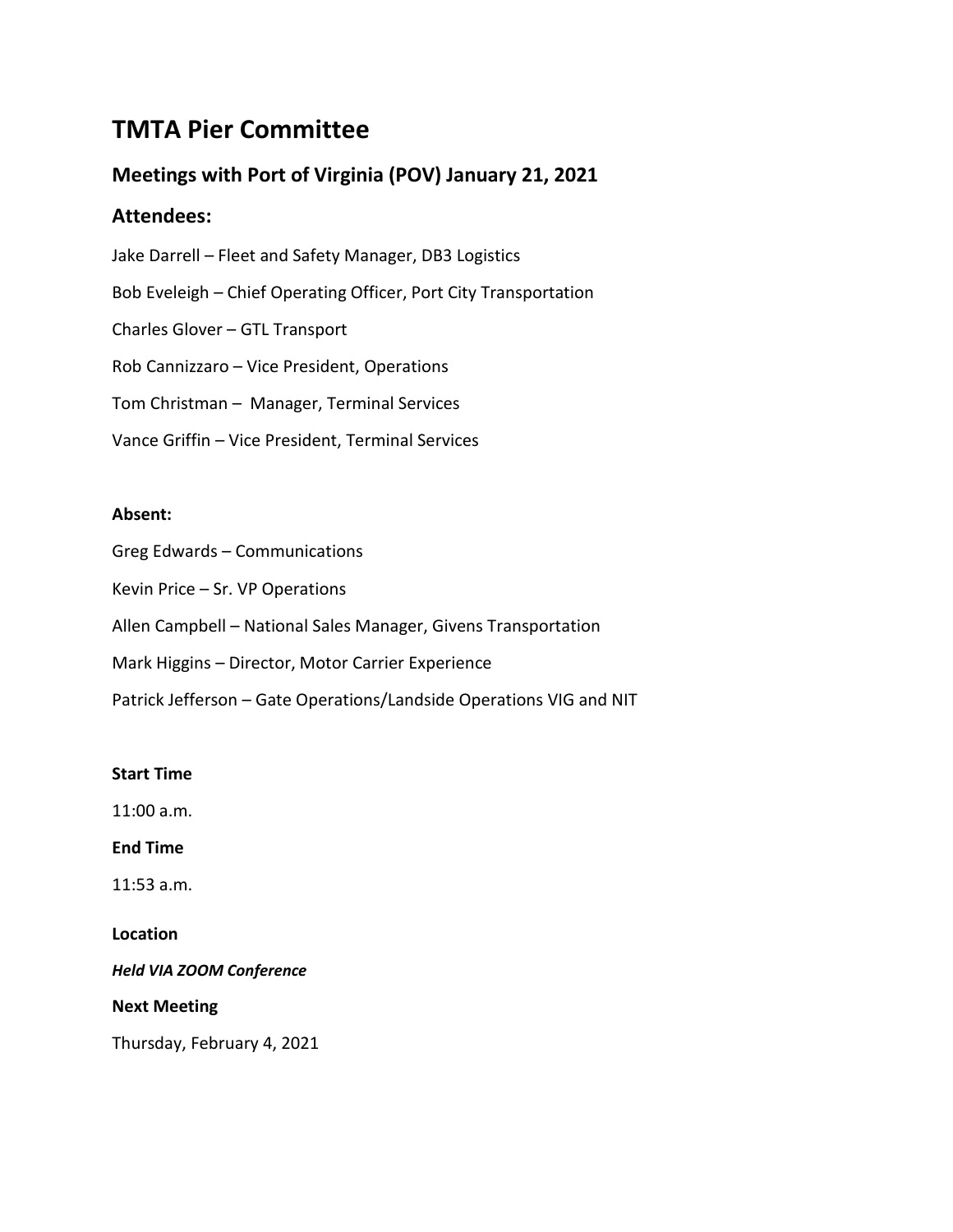# **Notes/Findings**

#### **Trucks Violating Hampton Blvd. Restricted Hours**

Trucks have been observed on Hampton Blvd. before 6 a.m. Remind all drivers to stay off Hampton Blvd. during restricted hours. The issue has been escalated to Norfolk City Council.

#### **Volumes and Blank Sailings**

January volumes are strong but are starting to decline as expected. First quarter of 2021 appears stronger than normal. Number of January blanks is up to 13 from 11 at last meeting. Most are still the non-Asian services). February now up to 6 from 5 and March is now up to 7 from 5.

Volumes of imports to VIG look strong but the mix towards rail appears higher.

Some extra loaders but not enough to offset expected drop.

Vessel delays are still an issue making week to week forecasting a challenge. Vessel call schedules continue to change on a daily basis.

#### **December Results**

Metrics are in line with expectations. Turn times increased with higher volumes but did not deteriorate as they have in past years. Same day reservations remain relatively high.

Slides now break out turn times between 1 and 2 hours into two groups so the Pier Committee can look for improvements in those categories.

Truck visits were up 18% in December 2020 vs December 2019.

#### **Import Containers Showing at Both Terminals in the Import Availability Screen in ProPass**

Duplicates are caused by same container returning to the Port of Virginia but at a different facility. Port keeps all history so dispute resolution and historical reporting. So, the motor carrier community may find history on the same container at multiple facilities.

The older container entry would have no data related to it.

Motor Carriers should update/purge their Import Watch list regularly or use date range filters to reduce the likelihood of the screen being populated with out of date information.

Update - Port sees a way to improve this issue and is putting on the list of projects to complete. Hoping for a rollout timeline by next meeting.

Carried over to February 4 meeting.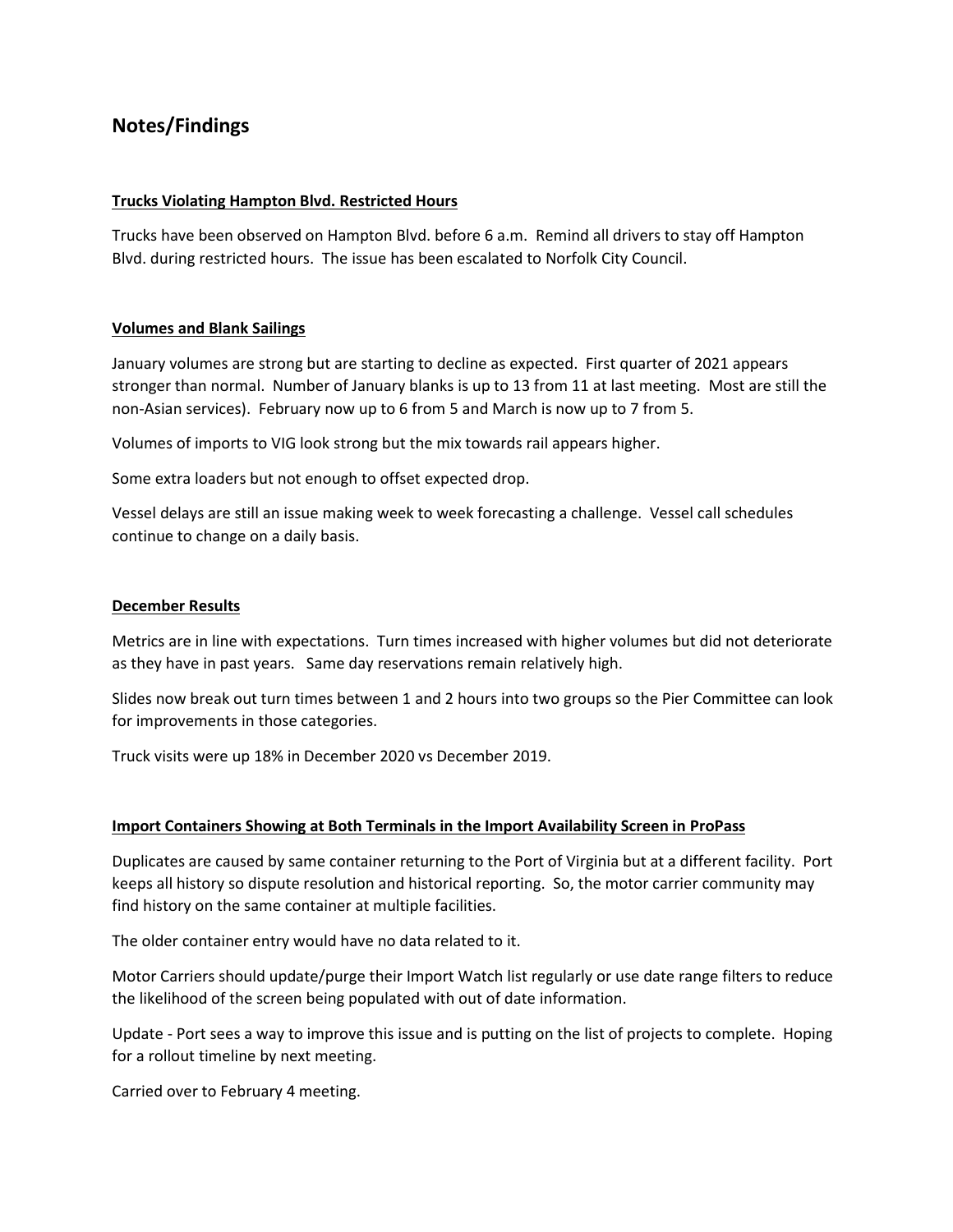#### **Deleting Bookings in ProPass**

Bookings that are deleted by the Shipping Line appear in two places in the systems. Only one is automatically deleted. The Port will work to fix this situation so both places have the same up to date information.

Tracking is more accurate than Booking side so Motor Carriers should look at the Tracking side to verify container status. In the meantime, Motor Carriers may also check Shipping Line sites although all parties realize that is less efficient than desired.

Update - Port sees a way to improve this issue and is putting on the list of projects to complete. Hoping for a rollout timeline by next meeting.

Carried over to February 4 meeting.

#### **False Duplicate Appointments Requiring Manual Correction**

Fix has been identified and first version has been coded. Quality assurance testing is ongoing. Issues in testing have to be addressed and will update at next meeting.

#### **Edits to Chassis or License Number on a Reservation**

The last time a change to a reservation must be completed without losing the reservation is 29 minutes into the reservation hour. For example, a change to a reservation for the 1 p.m. to 2 p.m. hour is 1:29 p.m. This includes changes from Owner's Chassis to Pool Chassis or a license plate change.

In an emergency, contact the TRS team and they will attempt to make the change for you.

Port is looking to provide more flexibility for license plate changes (more time to make this type of change). May be in production in January.

Port is also working on empty container number and chassis type (owner vs pool) but it will a longer process to roll those changes out.

Testing is underway.

#### **Reefer turn times**

Discussed simplifying reefer process based on comments from Jake Darrell. Goal is to reduce the number of places the truck must go before leaving the Port. Changes have already been implemented: 1) temp check has been moved closer to genset mounting point and 2) if a chassis inspection is needed an inspector now comes over to the temp check area to perform the inspection in the temp check area.